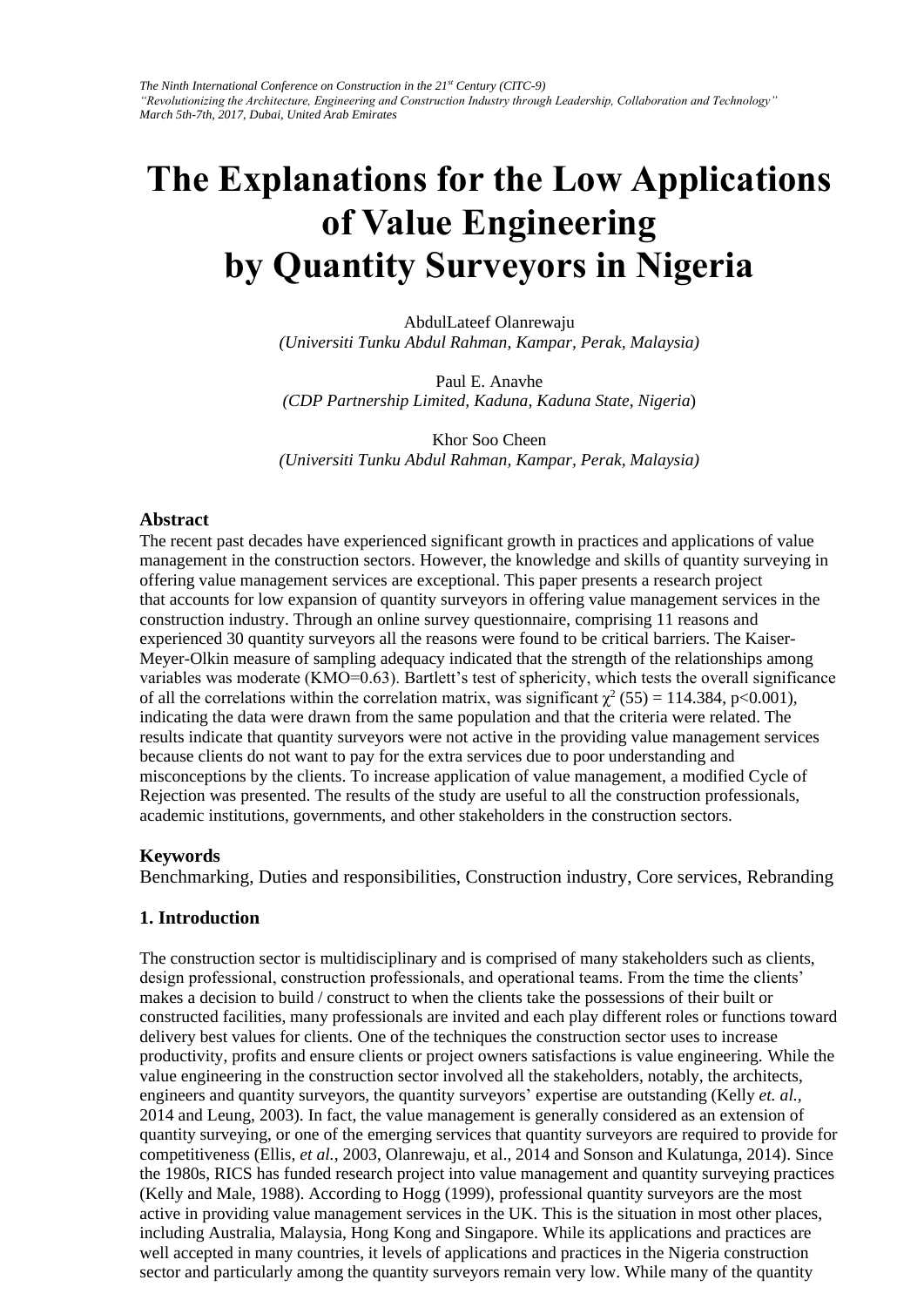surveyors claimed to be familiar with value management, the level of adoption is low and in fact only very few has been involved in the value management programme (Oke and Ogunsemi, 2011). In fact, there is not different to what it was a decade ago (see Olanrewaju and Khairuddin, 2006).Therefore, the question that required considerations are what are the reasons that is accountable for its low practices. Examining the barriers to its implementations and development will pave way for the formulations of measures to expand its practice and expansion.

## **2. Literature review and background to the study**

Quantity surveying is universal. In countries like the USA, quantity surveying is closely related to construction management (Seeley, 1997) or cost engineering. The Royal Institute of Chartered Surveyors describes the quantity surveyors as "… *are the cost managers of construction. They are initially involved with the capital expenditure phase of a building or facility, which is the feasibility, design and construction phases. But quantity surveyors can also be involved with the extension, refurbishment, maintenance and demolition of a facility. Quantity surveyors may also work in process engineering, such as chemical engineering plants or oil rigs, and will understand all aspects of construction over the whole life of a building or facility*" (RICS, 2015). But while this definition/description is not complete, it provides to some extent an indicative of what quantity surveyors represent. Quantity surveyors provide advice on the strategic planning of a project. For a construction project, this advice affects clients' decisions on whether to construct or not, and if the client decides to construct they clarify when, how, where and what to construct. 'Modern' quantity surveyors are diversifying the services they offer into various industries including petrochemical, manufacturing, automobile, mining, telecommunication, shipping, transport, and agriculture. The major impetuses for this diversification are the quantity surveyors' culture of elasticity and changing clients' requirements. There is also increasing awareness of accountability and transparency (Cartlidge, 2011 and Ashworth, et al., 2013).

The construction sector is a large sector of the economy. A number of researchers have investigated the performance, productivity, and profitability of the construction sectors globally. However, because of the poor performance of the construction sectors and the strategic requirements to improve productivity, profits and satisfactions a number of techniques, tools and methods have been adopted, adapted or introduced from wide ranges of disciplines ostensibly from the manufacturing industries. Notably among those are system engineering, concurrent engineering, targush, just in time, six sigma, value engineering, total quality management and, quality function deployment and lean production. Value engineering was formally discovered around the 1945–during the Second World War (i.e. General Electric Company) in the USA due to Lawrence Miles. Value management is defined as an organized set of procedures and processes that are introduced, purposely to enhance the function of design, service, facility or system at the lowest possible total cost of effective ownership, taken cognizance of the client's value system for quality, reliability, durability, conformance, durability, aesthetic, time, and cost (Seeley, 1997 and Kelly, *et al.,* 2014). Some writers tend to distinguish value management with value engineering, value analysis, value planning, and value control. But recently all these terms are seen as sub-sets of the value management methodologies (Olanrewaju, 2013). In this study, all are synonymous with value management. Value management is a problem solving and problem seeking management style that maximizes the functional value of a project's by managing its development from concept stage to operation stage of projects through multidisciplinary value team (Kelly, *et al,* 2014). Value management could be introduced at any stage in the project's life cycle, but it is more beneficial if it is introduced from the pre-construction phase of the projects. The robustness and applications of value management have been tested and well refined as well (Kelly, *et al.,* 2014) on different construction projects in the UK, Australia, Malaysia, Hong Kong, New Zealand, South Africa, Singapore and other places. In fact, in many countries, its applications have been backed by laws and government regulations. According to Hogg (2000), value management is important for the development of the construction industry and indeed the very peculiar towards the improving the services that the quantity surveyors offers.

The Nigerian construction sector is large with a significant contribution to the GDP (Table 1). The value added of the construction sector to its economic growth has expanded by close to 30% for the recorded periods. Because GDP measured new goods and service, if the contributions of the real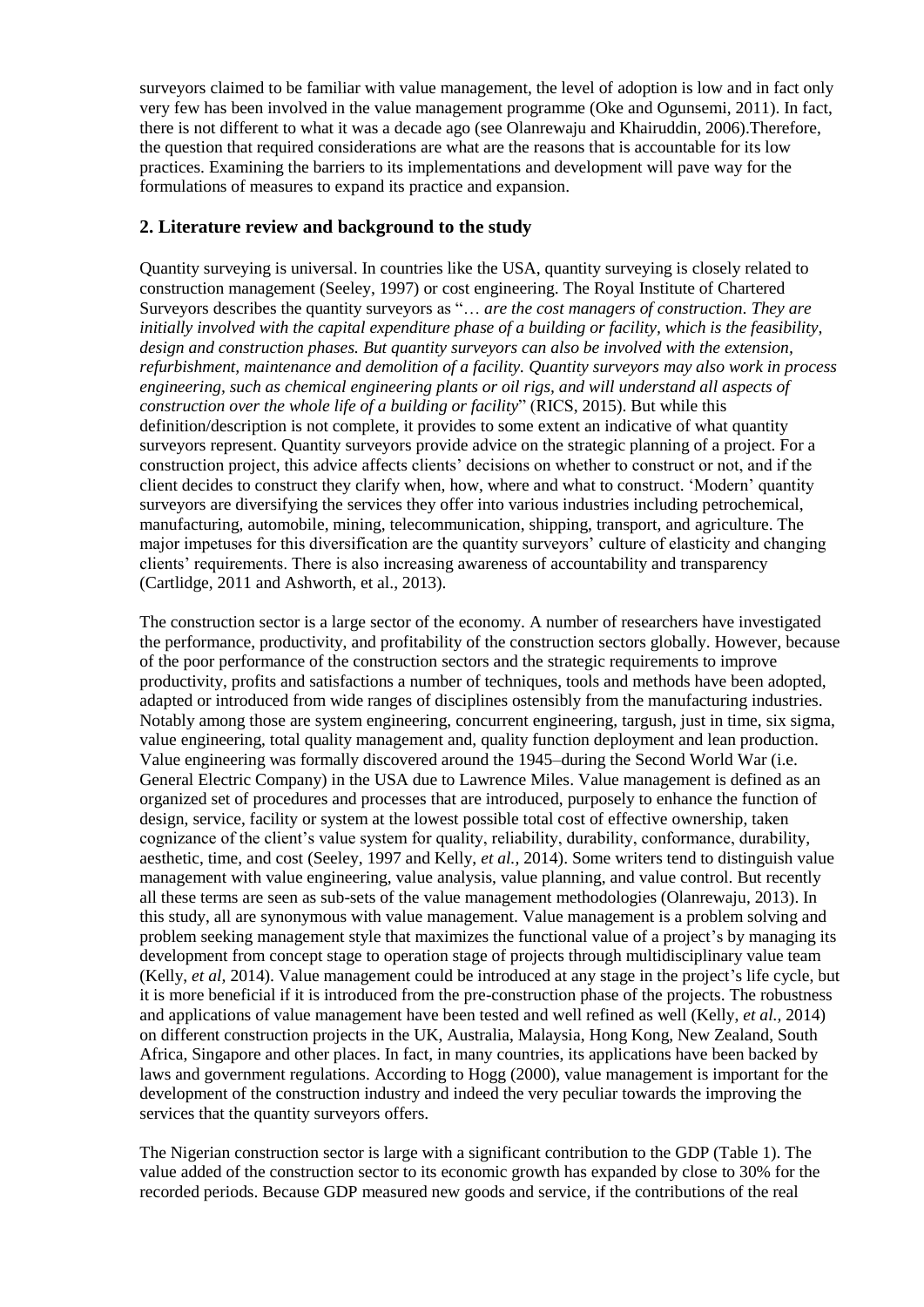estate sector (with the contributions of more than 7% to GDP) are considered, the added value of the construction sector will be higher. In 2012, the construction sector employed 6, 913,536 people (NBS, 2015). The construction sector enjoys two digit growth rates.

|  | Year | Agriculture<br>Industry<br>Manufacturing |       | Construction | Trade | Services | <b>Total GDP</b> |           |  |
|--|------|------------------------------------------|-------|--------------|-------|----------|------------------|-----------|--|
|  | 2001 | 19.89                                    | 37.01 | 6.60         | 2.90  | 10.85    | 29.35            | 128,771.5 |  |
|  | 2002 | 26.99                                    | 31.29 | 6.26         | 2.64  | 10.08    | 28.99            | 147,577.8 |  |
|  | 2003 | 26.38                                    | 34.36 | 6.05         | 2.62  | 9.74     | 26.90            | 161,601.5 |  |
|  | 2004 | 25.38                                    | 32.61 | 6.12         | 2.21  | 12.05    | 27.75            | 178,475.9 |  |
|  | 2005 | 25.40                                    | 31.15 | 6.27         | 2.32  | 12.78    | 28.35            | 190,984.4 |  |
|  | 2006 | 25.58                                    | 28.74 | 6.44         | 2.46  | 13.82    | 29.50            | 203,829.9 |  |
|  | 2007 | 25.53                                    | 26.40 | 6.58         | 2.58  | 14.82    | 30.66            | 218,746.3 |  |
|  | 2008 | 25.31                                    | 24.05 | 6.69         | 2.73  | 15.76    | 32.15            | 234,494.5 |  |
|  | 2009 | 24.73                                    | 22.77 | 6.67         | 2.82  | 16.22    | 33.46            | 254,082.7 |  |
|  | 2010 | 23.89                                    | 22.03 | 6.55         | 2.88  | 16.47    | 34.73            | 278,321.6 |  |
|  | 2011 | 23.35                                    | 22.39 | 7.33         | 3.16  | 16.76    | 34.34            | 293,094.7 |  |
|  | 2012 | 23.91                                    | 21.74 | 7.98         | 3.32  | 16.44    | 34.59            | 305,421.9 |  |
|  | 2013 | 23.33                                    | 20.59 | 9.22         | 3.59  | 16.62    | 35.87            | 322,182.9 |  |
|  | 2014 | 22.90                                    | 20.54 | 9.95         | 3.82  | 16.57    | 36.17            | 342232.1  |  |
|  | 2015 | 23.11                                    | 19.30 | 9.54         | 3.88  | 16.95    | 36.76            | 351,768.1 |  |
|  |      |                                          |       |              |       |          |                  |           |  |

**Table 1 Gross Domestic Product (At 2010 Constant Basic Prices, USD Million)**

Calculated based on CBN, 2016

(The GDP was converted to USD; 1USD to  $\mathbb{N}196.22$  being the conversion rate at 31 December 2015)

There are many professionals in the Nigerian construction sector. The quantity surveyors are vital members of those professions, for without them, many projects will be delayed, abandoned, cost overruns will be higher, and the dispute will be ramparts. Quantity surveying in Nigeria dated 1960, with the establishment of the Nigerian Institute of Quantity Surveyors (NIQS) in 1969. The Quantity Surveying Registration Board of Nigeria was established by decree 31 in 1986 and currently has 3750 members. There are 5500 professional quantity surveyors in Nigeria. The institute is the largest quantity surveying institutions in Africa and one the oldest construction professionals in Nigeria. The NIQS is a strategic member of the African Association of Quantity Surveyors and a member of the Common Wealth Surveyors. 12 universities and 9 polytechnics were accredited by QSRBN to award BSc./BTech. or HND in QS. Most of the unregistered ones work with contracting organisations and government agencies. The services that Nigerian quantity surveyors offer are mainly limited to the buildings. Traditional procurement strategy is the dominant. Hence the quantity surveyors are only invited when major drawings and specifications are prepared by architects and engineers. Most of the quantity surveyors in Nigeria are members of Project Management Institute, Nigeria and the UK. They are also a member of The Commonwealth Association of Surveying & Land Economy. They are active members of the Nigerian association of arbitrators. Many have returned to college/universities to obtain graduate degrees in project management, construction management or business administration (MBA). But only a few of the quantity surveyors offer service outside Nigeria.

## **3. Outline of research design**

This study combined literature review and a survey questionnaire. The survey was developed from literatures (Seeley, 1997, Kelly, et. al, 2014 and Cartlidge, 2006) and the authors' own experiences. Primary data were collected based on convenience sampling. In the convenience sampling, a survey is administered to the respondents who are accessible, available or willing to participate. It is an appropriate method where sufficient information on population size is not available, but like other nonprobability sampling, its findings may not be generalisable. However, if the respondents are carefully selected with sufficient sample size, the findings could be a representative of the population. Primarily data for this survey were collected through an online survey. The survey commenced in November 2014 through to April 2015. The responding quantity surveyors were asked based on their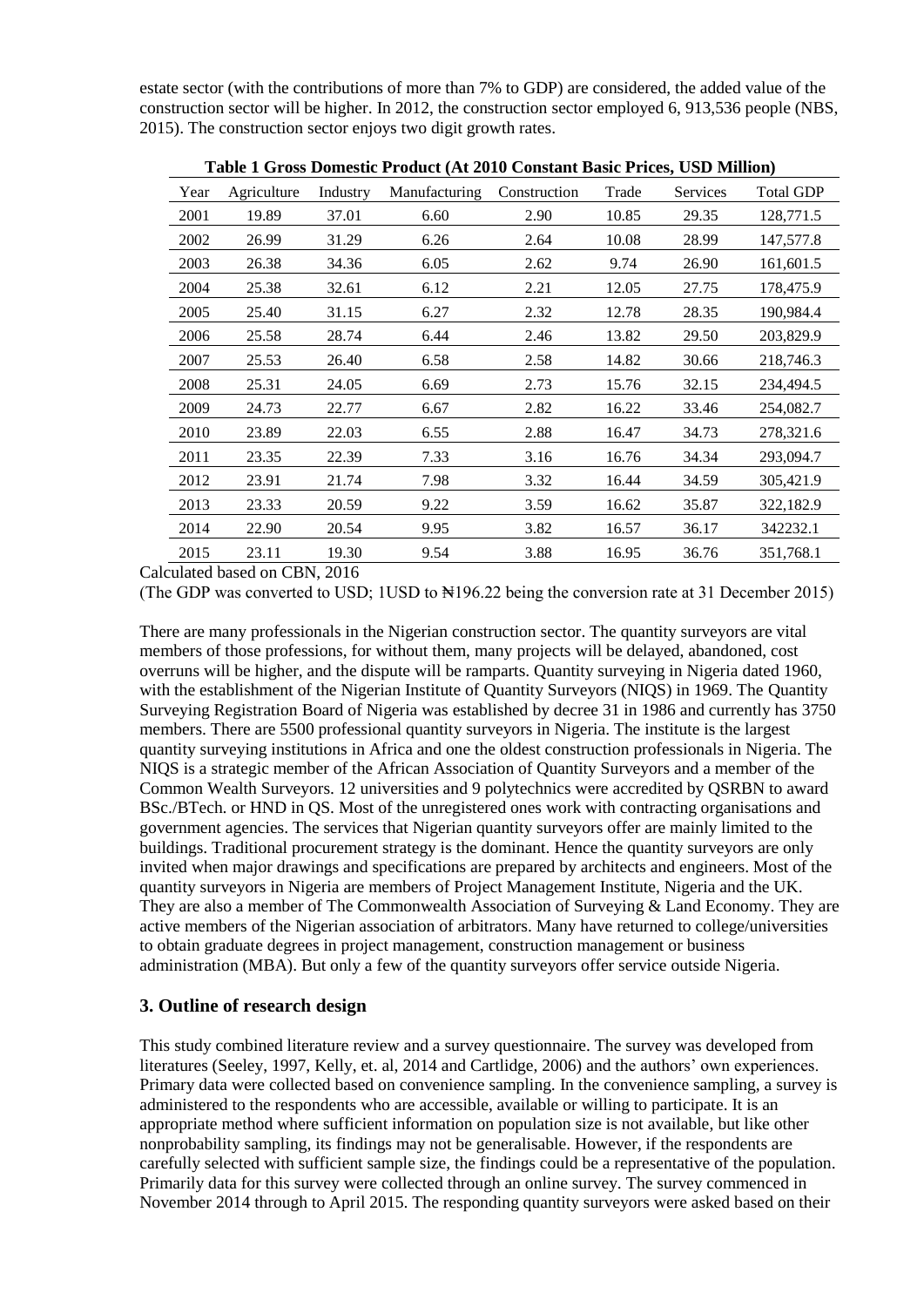current experience to place a tick on the extent to which each of the reasons is obstructing the practice of value engineering/management services by the quantity surveyors on a five continuum scale; where 5 denotes 'strongly agree', and 1 denotes 'strongly disagree'. 2, 3, and 4 were located in between. All reasons are positively worded, and higher scores indicate higher hindrance. Data were analysed with SAS Enterprise Guide 7.1.

## **4. Analysing the findings**

Altogether 200 survey forms were sent to potential respondents, from which 69 valid returned. However, only 30 responses were useful for the purpose of this particular study. The results on the respondents' profiles were contained in Tables 2 and 3. Nineteen of the responding quantity surveyors were BSc/BTech. or Higher National Diploma holders. The remaining 11 have either MSc. or Postgraduate Diploma. 23 of them worked with private engineering, quantity surveying or architectural consulting firms. The others worked with contractors or government agencies. The respondents held strategic positions in their respective organisations. 77% have more than five years working experience, but about 50% have more than 10 years working experience. In the last ten years, 60% of the responding quantity surveyors have been involved in more than 10 construction projects. The apparent interpretations of these statistics are that the respondents have the required knowledge and competencies to provide valid and accurate information on the nature, scope, duties and responsibilities of the quantity surveyors in the Nigerian built environment. Moving forwards, the results of a question asking the respondents to indicate how quantity surveyors were appointed in Nigeria, revealed that, the quantity surveyors were mostly appointed based on the recommendations of the design team member, see Table 4. In fact, the only respondent that opted for 'other' remarked that the quantity surveyors were appointed "based on previous projects".

| Position           | Experience  |        |         |         |              |       |  |  |  |
|--------------------|-------------|--------|---------|---------|--------------|-------|--|--|--|
|                    | Less than 5 | $5-10$ | $10-15$ | $15-20$ | More than 20 | Total |  |  |  |
| Managing directors |             |        |         |         |              |       |  |  |  |
| Contract managers  |             |        |         |         |              |       |  |  |  |
| Project managers   |             |        |         |         |              |       |  |  |  |
| Principal partner  |             |        |         |         |              |       |  |  |  |
| Partners           |             |        |         |         |              |       |  |  |  |
| Managers           |             |        |         |         |              |       |  |  |  |
| Others             |             |        |         |         |              |       |  |  |  |
| Total              |             |        |         |         |              | 30    |  |  |  |

**Table 3Crosstabulation between position and experience** 

|             | -ə----       |            |            |     |     |       |  |  |  |
|-------------|--------------|------------|------------|-----|-----|-------|--|--|--|
|             | Organisation |            |            |     |     |       |  |  |  |
| Academic    | B.Tech       | <b>HND</b> | <b>BSc</b> | MSc | PgD | Total |  |  |  |
| Government  |              |            |            |     |     |       |  |  |  |
| Consultants |              |            |            |     |     | 23    |  |  |  |
| Contractors |              |            |            |     |     |       |  |  |  |
| Total       |              |            |            |     |     | 30    |  |  |  |

**Table 2Crosstabulation between academic and organisations**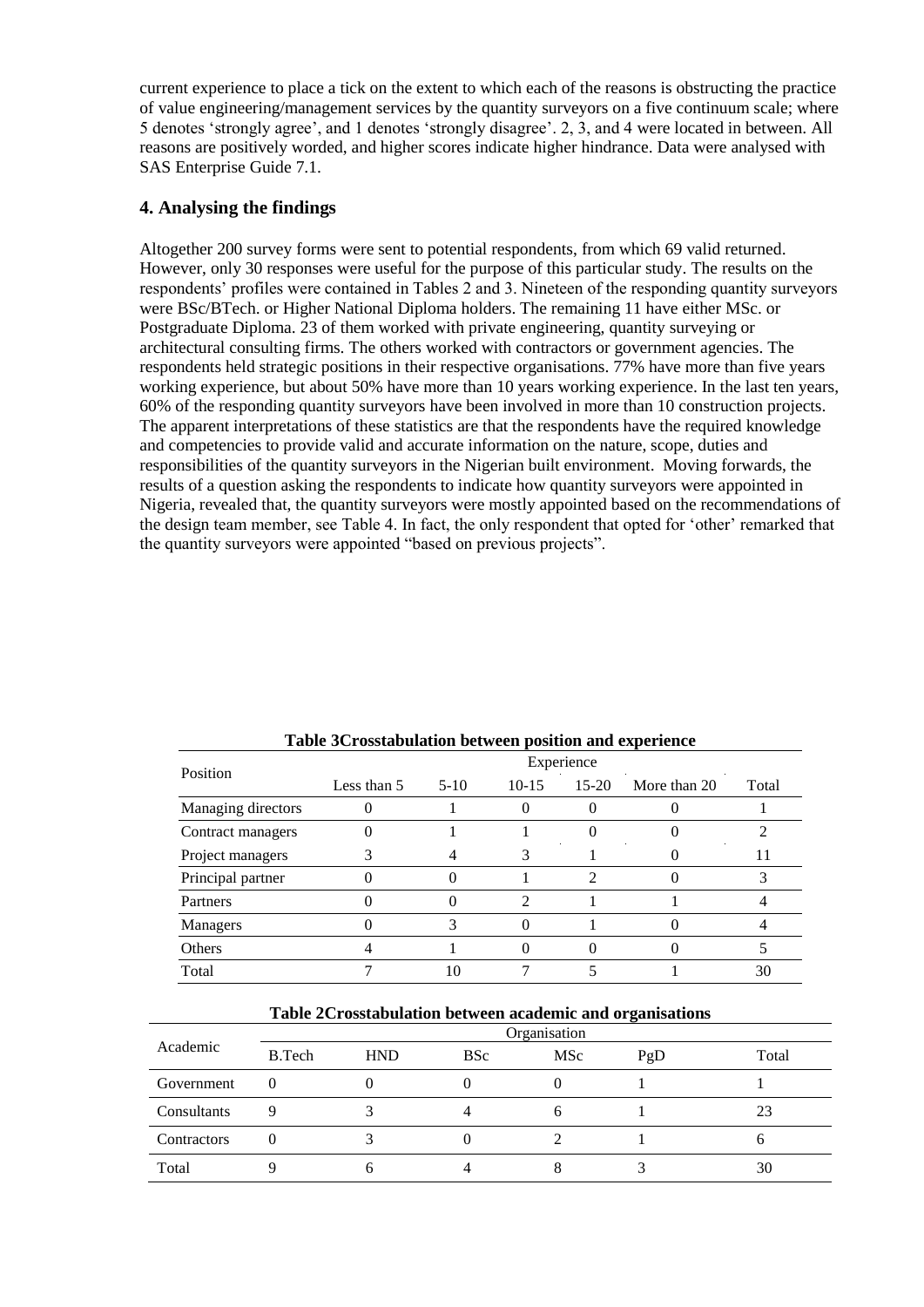| Table 4 How Quantity surveyors were appointed in Nigeria |            |                                             |        |           |                      |       |  |  |  |  |
|----------------------------------------------------------|------------|---------------------------------------------|--------|-----------|----------------------|-------|--|--|--|--|
| Method                                                   | Architects | Self-<br>Project<br>Recognition<br>Managers |        | Engineers | <b>Manufacturers</b> | Other |  |  |  |  |
| Frequency<br>$(\%)$                                      | 34.783     | 30.434                                      | 19.565 | 8.696     | 2.174                | 4.484 |  |  |  |  |

In order to tests the correctness, truthfulness and consistency of the instruments, validity and reliability tests were conducted. The Cronbach's Alpha reliability test produced a cumulative of 0.833. The average validity score was 0.734. To further confirm the strength of the data, and Bartlest's test were conducted using SPSS.The KMO commutation returned 0.63 (Table 5) signifying the lack of multicollinearity problems among the criteria and that the respondents' were drawn from those with similar experience. Also the Bartlett's Test of Sphericity was significant conforming to the fact that the reasons were related. A one way t-test was conducted, to further examine the measurements of the sample with respect to each of the reasons. For this reason the null hypothesis was that each of the reason was not important to obstacle to the implementation of value engineering among the quantity surveyors  $(H_0: U=U_0)$  and the research hypothesis was that the reason was important to value engineering implementations of the Nigerian quantity surveyors  $(H_r: U > U_0)$ .  $U_0$  is the population mean. The critical level of point set at 3.5. Table 6 contains the results of the t-test, where it can be found that (i.e. Pr>|t|) of each of the criteria  $(H_r: U > U_0)$  are significant. The small standard errors, being nearer to zeros suggest that the measurements of the respondents with respects to the criteria are representative.

| <b>Table 5 KMO and Bartlett's Test</b>           |                    |         |  |  |  |  |  |
|--------------------------------------------------|--------------------|---------|--|--|--|--|--|
| Kaiser-Meyer-Olkin Measure of Sampling Adequacy. | 0.634              |         |  |  |  |  |  |
| Bartlett's Test of Sphericity                    | Approx. Chi-Square | 114.384 |  |  |  |  |  |
|                                                  | df                 | 55.000  |  |  |  |  |  |
|                                                  | Sig.               | 0.000   |  |  |  |  |  |

Only 23% of the respondents do not measure these reasons as the major reasons for the low practice of the value management by the quantity surveyors. Otherwise, the other, closely 80% measured their agreements that these reasons are responsible for its low applications and practices. In fact, more than 60% 'strongly agreed' or 'agreed' to this fact. In addition, the average indices of 3.85 on a scale of 1 to 5 suggest these reasons have high implication in the development of value management. Individually, while the least reason (with mean of 3.33) according to the respondents is a time constraint, the highest reason is the lack of regulatory framework (4.31) (Table 6). Follow closely in terms of the reasons accountable for the low practices of value management is the clients' unwillingness to pay. However, the standard deviation (std. dev.) implies that appraisals of respondents are widespread. But the confidence level results mean that the population wills actually appraised the reasons to the main barriers to the VM practice and adoptions. Although while the reasons varies on the extent at which each lead to the low of applications and practice, basically all the reasons are quite significant as none was rated below 50% and their differences are not quite substantial. In fact the standard deviation is 0.6727. Other than this, it is not surprising that clients' unwillingness to pay for the services is significantly rated. This often stems from the poor understanding on the essence of value management services by the clients. These findings are similar to findings from the latest researches (Hogg, 2000, Oke, and Ogunsemi, 2009, Seeley, 1997 and Bowen, et. al, 2010)

|  |  | Table 6 Reasons for low application and adoption of value management practice in Nigeria |
|--|--|------------------------------------------------------------------------------------------|
|  |  |                                                                                          |

|                                                       | t Value | Pr >  t | CL for Mean  |              | Std   |       |
|-------------------------------------------------------|---------|---------|--------------|--------------|-------|-------|
| Reason                                                |         |         | Lower<br>95% | Upper<br>95% | Dev   | Mean  |
| Lack of regulatory framework                          | 24.96   | < 0.001 | 3.957        | 4.664        | 0.930 | 4.310 |
| Clients are not willing to pay for the services       | 23.04   | < 0.001 | 3.918        | 4.682        | 1.022 | 4.300 |
| Results to conflicts and hatred among the design team | 19.93   | < 0.001 | 3.651        | 4.487        | 1.099 | 4.069 |
| Attitudes of the design consultants                   | 19.66   | < .0001 | 3.584        | 4.416        | 1.114 | 4.000 |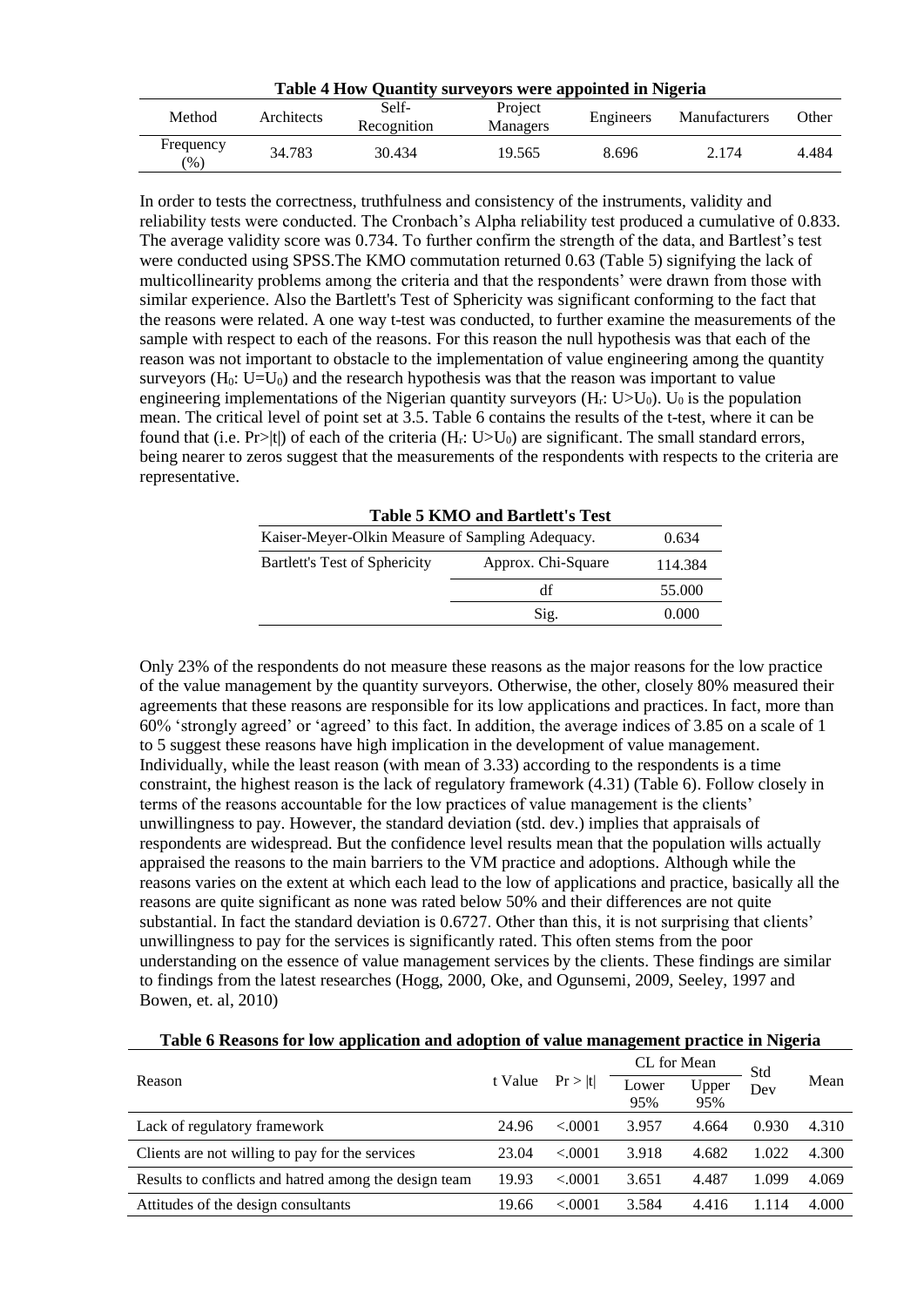| Client do not request the services                  | 17.85 | < 0001  | 3.512  | 4.421 | 1.217 | 3.967 |
|-----------------------------------------------------|-------|---------|--------|-------|-------|-------|
| The recommendations are not implemented             | 18.37 | < 0.001 | 3.4956 | 4.371 | 1.172 | 3.933 |
| The quantity surveyors already provide the services | 21.01 | < 0.001 | 3.491  | 4.243 | 1.008 | 3.867 |
| Lack of value management skills                     | 14.45 | < 0.001 | 3.119  | 4.147 | 1.376 | 3.633 |
| Value management is expensive to conduct            | 14.4  | < 0.001 | 3.060  | 4.073 | 1.357 | 3.567 |
| Because of project's size                           | 13.62 | < 0.001 | 2.900  | 3.927 | 1.350 | 3.414 |
| Lack of time                                        | 12.23 | < 0001  | 2.7766 | 3.891 | 1.493 | 3.333 |

## **5. Summary and recommendations for the quantity surveyors and policy implicatons**

The findings of an online survey questionnaire explaining the low adoptions and practices of value engineering by the quantity surveyors are analyzed and discussed. For the last two decades, the chartered quantity surveyors in Nigeria have enjoyed recorded appearance. During this time, there is being increased in the quantity surveyors' service delivery. It is imperative to assert that quantity surveying is not only about cost management anymore. But the cost management is only part of the very important services that quantity surveyors offer and is part of the larger tools used by the quantity surveyors to offer value clients' investments (Olanrewaju and Paul, 2015). Although the concept of adopting Value engineering/management in the Nigerian construction sector is still growing, but it has received profound attention in the last one decade especially among the academia. However, the familiarities of the value management methodologies by the quantity surveyors practitioners are low. The reasons for the apparent low applications and practices of Value Engineering on a greater scale are generally due to lack of knowledge, innovation and culture in the construction industry.

Deductively, if we explore the reasons for the low applications of VM in the Nigerian construction through the lens of the Hofstede' culture model, some useful justifications can be provided. Power distance- With a score of 80, there is an unequal distribution of power in Nigeria. Thus hierarchy, control and centralized decision making are favored. However, this will discourage VE applications because those in top position (autocratic) especially with public projects we feel that their authorities are being questioned.

Individualism- Nigeria score low (30) on this dimension, meaning that the collective is responsibility highly encouraged. Therefore, because of loyalty to the leaders, the subordinates even if they know that the VE would bring benefits to the projects and organizations the fear of being considered as disloyal would discourage them to suggest its application except if the projects /clients asked for it. Masculinity- With a score of 60, Nigeria is masculine not feminine. By implications,

the project leaders are assertive and decisive. However, if the project leaders and clients are familiar with VE, this would be a better opportunity to ensure VE is initiated and recommendations are implemented. But its applications would be low due lack of familiarity.

Uncertainty avoidance- VE is about exploring new frontiers though often risky, but Nigeria scores 55 on this dimension. Hence the project's leaders and clients will likely not want to take the risk. Long term orientation- Nigeria is a normative society with a score of 13. This is very interesting, because it implies that the project stakeholders are still traditional, and not wanting to explore new opportunities in improving project performance because of risk. It also implies the stakeholders are concerned about immediate project completion, thus projects life cycle performances are not considered.

Indulgence – with a score of 84 Nigeria is not a restrained country. This dimension has not clearing implications of the VM applications.

Summarily, as a comparison, the findings of this research are similar to the "Cycle of VM 'rejection'' or (The Hogg diagram (2000). However, an expanded 'rejection cycle' is displayed in Figure 1. This is derived from the cycle of events has described above.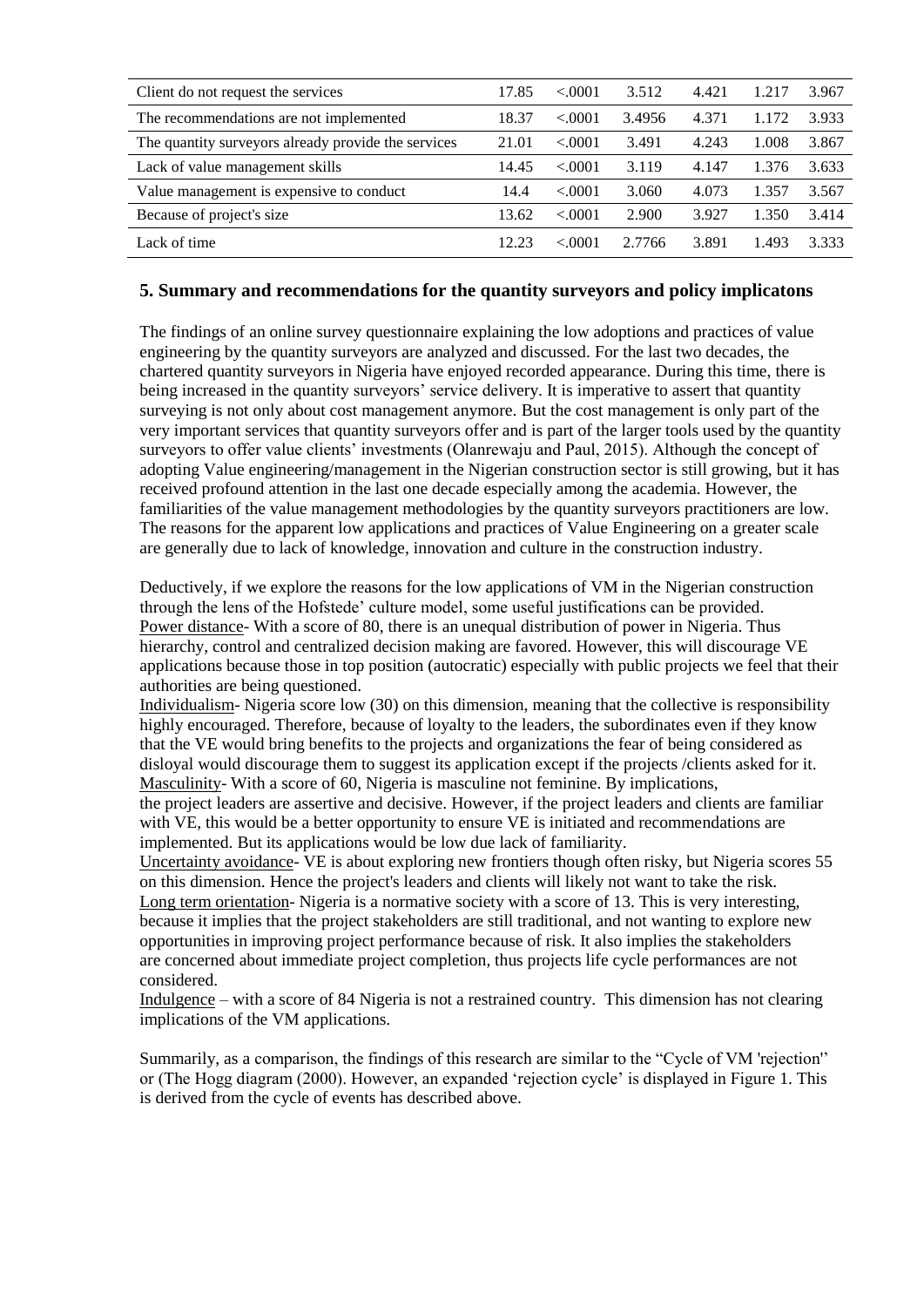

**Figure 1 Cycle of Rejection [Modified after Hogg, 2000]**

It is time that universities and polytechnics offering quantity surveying in Nigeria to introduce value engineering /management an undergraduate programme. Currently, only very few of the universities and polytechnics that offer quantity surveying seem to include the value engineering /management in their course unit at the undergraduate. But many of those that offer it were as optional. Educating the clients and other stakeholders in the construction sector is very important and this will have a positive impact on its practices and development. It seems the government in Nigeria is yet to understand the benefits of the procuring value engineering /management services. The governments have much to benefits of the value management on public projects. Malaysian government saves more than USD2 billion on 214 projects due to VM applications. The Nigerian Institute of Quantity Surveyors and Quantity Surveying Registration Board of Nigeria need to be proactive and aggressive in marketing the value engineering /management services. Workshops and training are also required for the quantity surveyors on how to conduct value engineering /management services for best results. In between the quantity surveyors need to engage in rigorous marketing strategies to launch their (re) existence in the Nigerian construction market. But it is not appealing to reveal that most of the quantity surveyors were not engaged based on their self-recognition (Table 4). A basic interpretation of this finding is that clients are not cognisance of the duties, knowledge and competencies of the quantity surveyors in Nigeria. On another ground, this has negative implications on the practice of the value management. Firstly, only the cost performance might be achieved. Secondly, the quantity surveyors would not be independent. But like in some countries, the roles of marketing for QS practices would seem to be in their infancy, despite awareness of increasing competitive demands from the client base (Preece, et al., 2008). However, as may be observed, the low response rate to the survey questionnaire is the limitation of this research. Therefore, the findings may not lend itself to generalisation. This notwithstanding, the findings are accounts of the research objectives.

#### **6. References**

- Ashworth, A., Hogg, K., & Higgs, C. (2013). *Willis's Practice and Procedure for the Quantity Surveyor*. John Wiley and Sons, Ltd. West Sussex.
- Bowen, P., Cattell, K., Edwards, P., & Jay, 1 (2010),Value management practice by South African quantity surveyors", *Facilities*, 28(1/2), 46-63.

Cartlidge, D. (2011). *New Aspect of Quantity Surveying Practice*, Butterworth – Heinemann, UK.

Ellis, R.C.T., Woo, G. D., &Keel, D. A. (2003). Investigation into the value management services offered by UK cost consultants. In Proceedings of The RICS Foundation Construction and Building Research Conference (COBRA, 2003). University of Wolverhampton. 1<sup>st</sup> to 2<sup>nd</sup> September, 338-347.